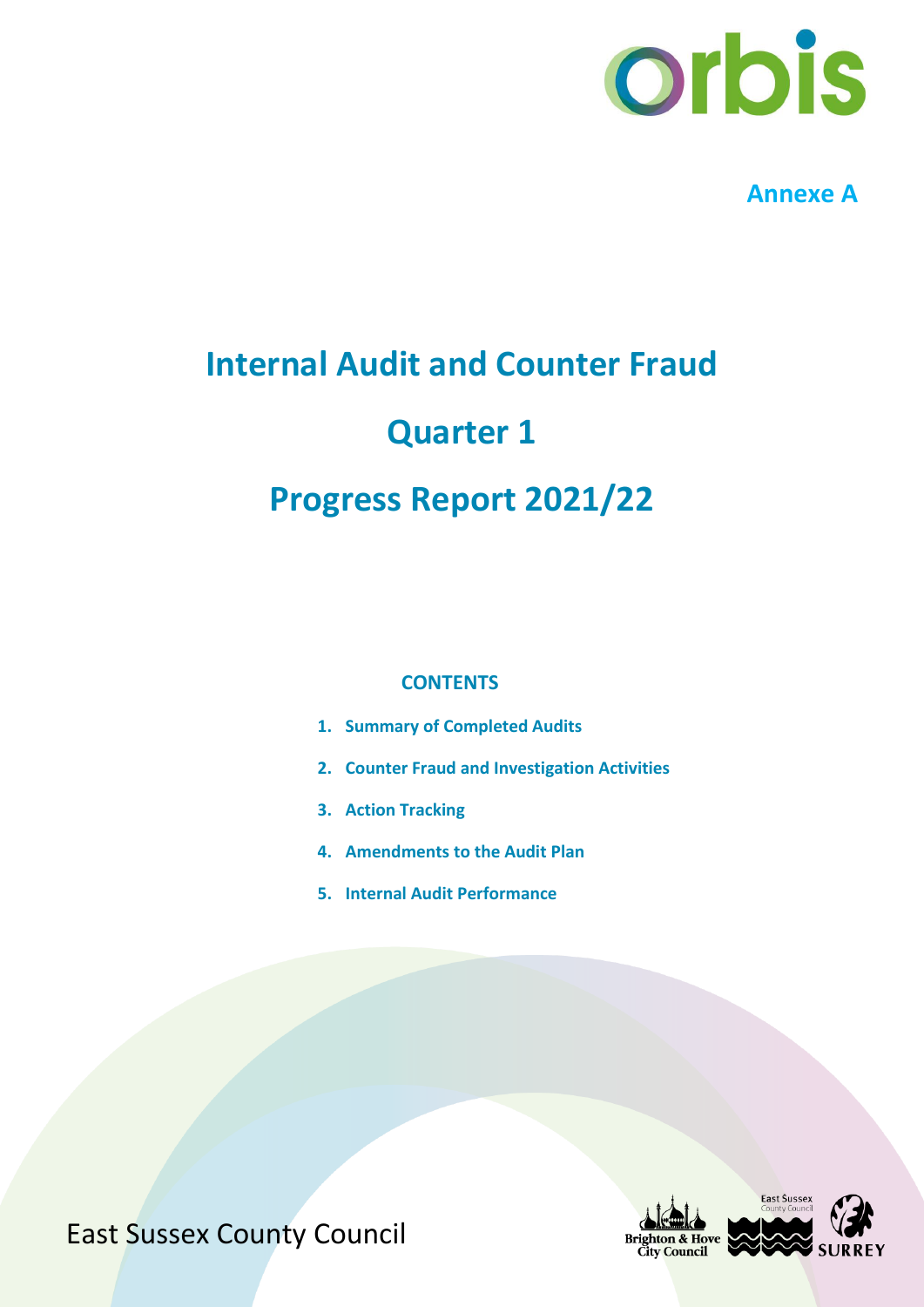

#### **1. Audits Completed in Q1 (April to June)**

#### **Procure to Pay**

1.1 Procure to Pay is the end-to-end process from procurement of goods or services to the payment of the supplier. The central Accounts Payable team is responsible for the processing of payments to suppliers using SAP, the Council's main financial system.

1.2 The purpose of the audit was to provide assurance that controls are in place to meet the following objectives:

- All payments (including non-order invoices, cheque requisitions and urgent payments where appropriate) are only made for valid goods, works or services that have been received;
- Payment runs are subject to appropriate review and authorisation;
- Only creditors that meet the needs of the Council and that do not already exist in the Accounts Payable system are set up. All creditors' details are maintained accurately in the Accounts Payable system; and
- Transactions in the Accounts Payable system are completely and accurately transferred to (and reflected in) the General Ledger.

1.3 In providing an opinion of **reasonable assurance**, our sample testing indicated that the procure to pay system is operating effectively, with the majority of necessary key controls found to be in place. However, our work identified some opportunities to further strengthen the process, including in relation to:

- Ensuring mandate forms for Direct Payment recipients are fully completed with the required information, including vendor details, prior to upload into SAP, to help reduce any instances of incorrect payments;
- Completing a review of user permissions in SAP to ensure that members of staff do not have inappropriate and/or conflicting access rights; and
- Promoting compliance with Council procedures in relation to the raising of purchase orders through an education and awareness raising programme.
- 1.4 A robust action plan was agreed with management to address these issues.

#### **Pension Fund Investments and External Control Assurance**

1.5 East Sussex County Council (ESCC) administers and manages the East Sussex Pension Fund (the Fund) on behalf of 127 employers. The Fund is responsible for managing assets for the long-term benefit of scheme members in accordance with statutory regulations.

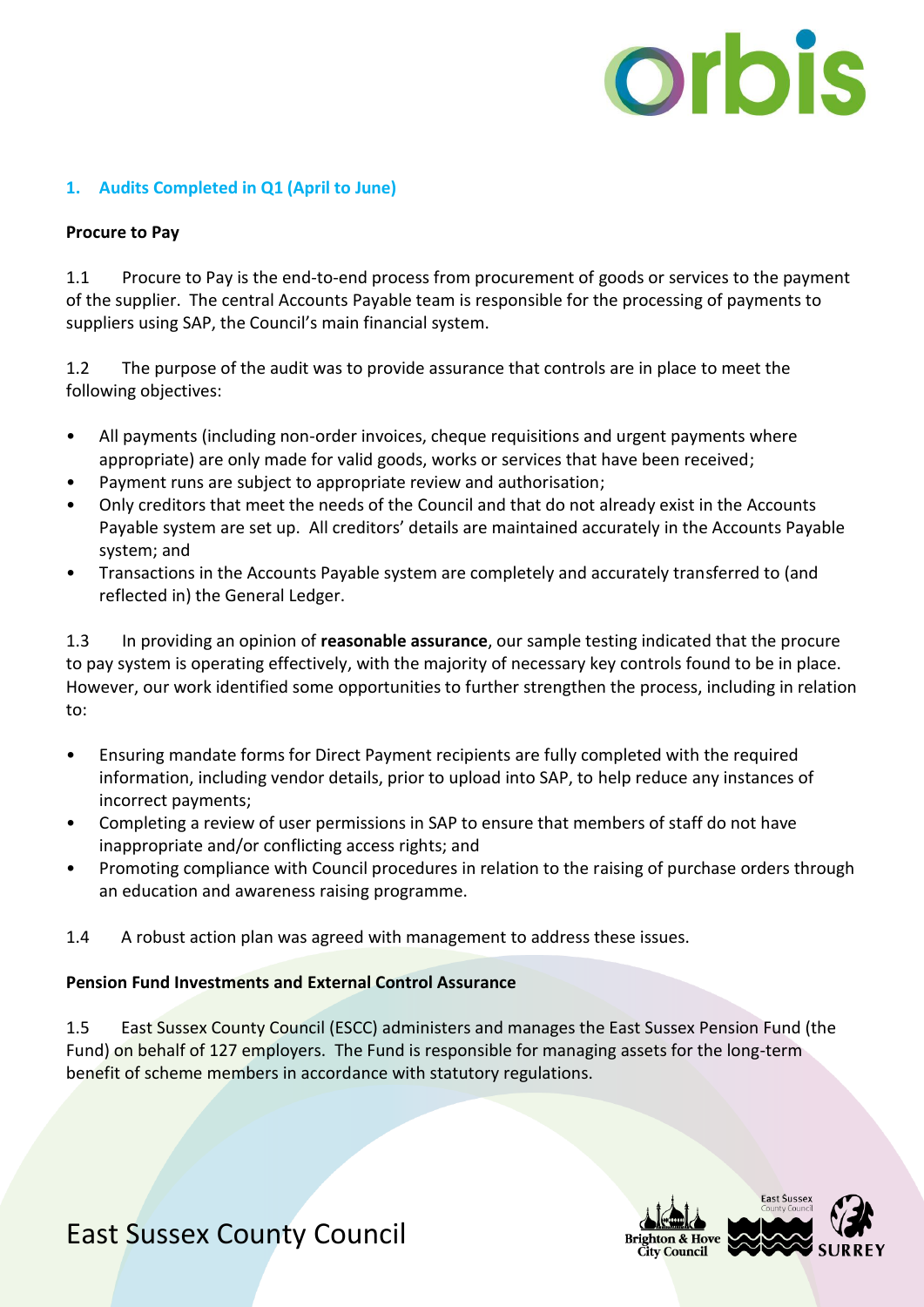

1.6 The Fund is a member of the ACCESS Pool, a collaboration of 11 LGPS Administering Authorities who are working together to reduce investment costs and gain economies of scale. The ACCESS Pool currently has a value of £53.9bn, with the ESPF representing £3.9bn of this.

1.7 As part of this audit, we reviewed the arrangements to manage investments, including pooling arrangements, and the internal controls of external fund managers. We considered the following objectives:

- Investment performance is in line with the expectations of the fund;
- Investment returns are received in full in a timely manner;
- Investment transactions are accurately reflected within the accounting system;
- The ACCESS operator, fund managers and the custodian maintain adequate systems of internal control; and
- Benefits of economy of scale deliver cost savings and value for money.

1.8 Based on the work carried out, we were able to provide **substantial assurance** in this area. Only a small number of opportunities for improvement were identified, including the need for:

- One of the investment managers to provide external control assurance reports in a timely manner in order to allow the Fund to assure itself that investments are appropriately safeguarded and to take the necessary action where this is not the case;
- Quarterly reconciliations between the Fund and custodian to be subject to secondary checks to ensure the accuracy of accounts; and
- Process documentation and best practice guidance to be easily accessible to reduce key person risk and help ensure consistency in Fund accounting.

1.9 Actions to address these areas were agreed with management as part of a formal management action plan.

#### **Pension Administration Information Governance**

1.10 The Council, as the administering authority and data controller for the Fund, hold significant volumes of personal data in order to accurately administer and manage the Fund and to satisfy the legal obligations outlined within the Local Government Pension Scheme Regulations (LGPS). This includes, but is not limited to, names, addresses, contact telephone numbers and email addresses as well as information relating to dependents/nominated beneficiaries and, special category data such as health status. Failure to adequately protect scheme member data can result in a personal data breach.

1.11 The Council has produced and published a Memorandum of Understanding regarding Compliance with Data Protection Law in relation to the LGPS which is available on the Council's website. This document details the basis on which data will be shared between interested parties and the administering authority's expectations of scheme employers.

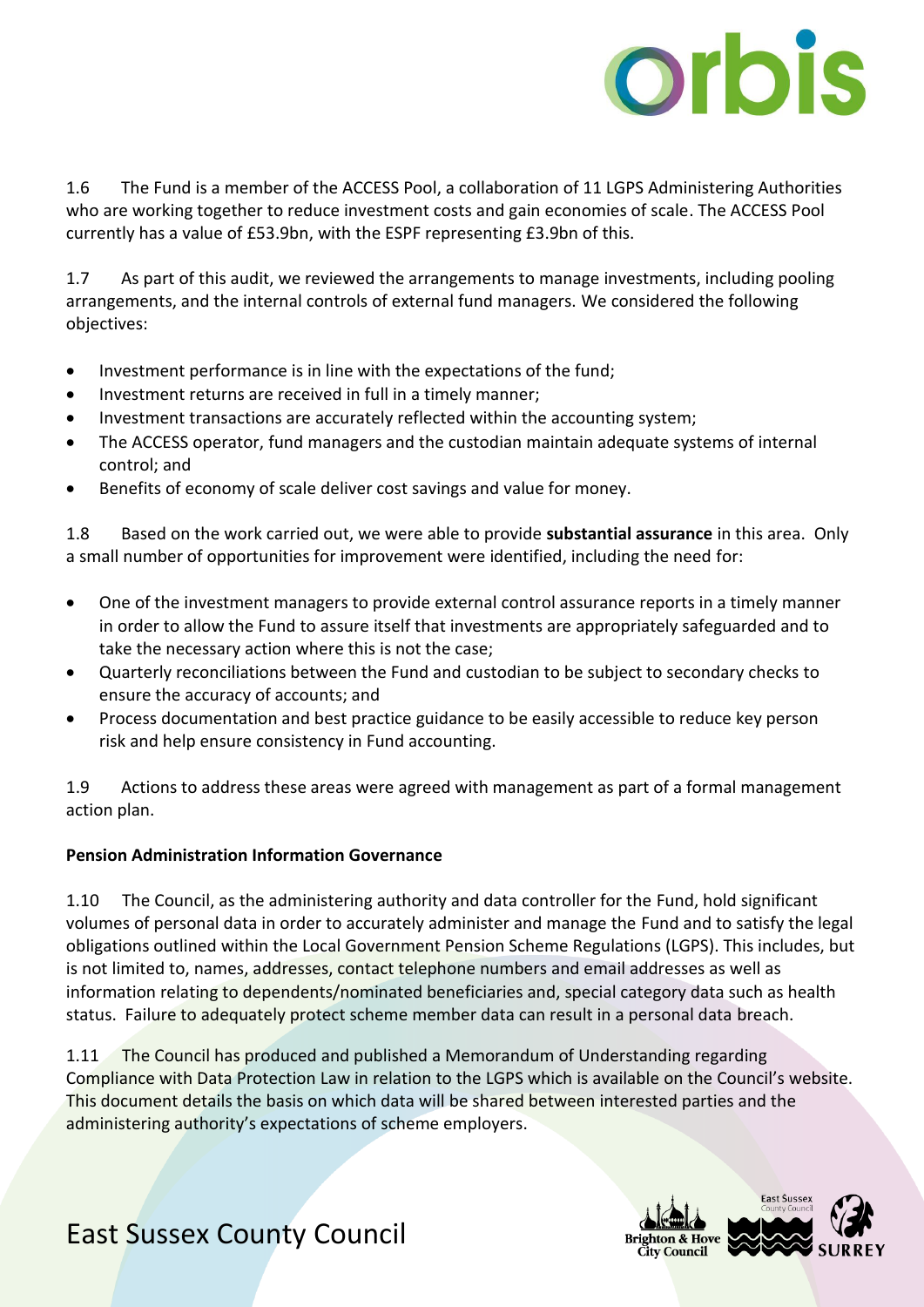

1.12 The purpose of the audit was to provide assurance that controls are in place to meet the following objectives:

- Employees within the pension service are aware of their roles and responsibilities under the relevant legislation including, the General Data Protection Regulations, Data Protection Act and Local Government Pension Scheme Regulations in relation to the security and ownership of data;
- There are clear processes in place that are instigated should there be a suspected data protection breach;
- The Council have issued a Privacy Notice which is available to all scheme members and pensioners and outlines the information they hold and how it is safeguarded;
- The Pension Fund systems (including the employer portal) are maintained to the required standard and system administration exercises and updates are completed by appropriately qualified officers;
- The "Principle of Least Privilege" is adopted for all pensions fund systems and information sources meaning that users are given the minimum levels of access/permissions needed to perform their role/responsibilities;
- Data sharing agreements are in place with all relevant parties; and
- Data Protection system requirements are being incorporated into the procurement process for the new sovereign Pension Fund system.

1.13 Based on the work carried out, we were able to provide an opinion of **reasonable assurance** over the control environment. Whilst areas of good practice were identified, some opportunities for improvement were also found, including the need to ensure that data subjects are provided with access to a Summary Privacy Notice and that the Full Privacy Notice is complete, ensuring compliance with General Data Protection Regulations. In addition, we found opportunities to ensure consistency between the length of time data is retained and the information provided to data subjects regarding data retention.

1.14 Actions to address these issues were agreed with management within a formal management action plan.

#### **Building Security**

1.15 In September 2020, the theft of ICT equipment from a secure storage area in County Hall was identified. The theft was investigated by Facilities Management officers in Property and a potential suspect was identified. Details of further thefts, involving ICT equipment and controlled stationery, at St. Mary's House, were notified in late December 2020.

1.16 As a result of these two incidents, and the lack of clarity around the reporting of the first incident, weakening the Council's response, we carried out a review of building security, including arrangements to manage the access card and CCTV systems. This included system administration and the issuing of access cards. The review also covered the way the thefts were handled and reported. The scope of the audit covered the following objectives:

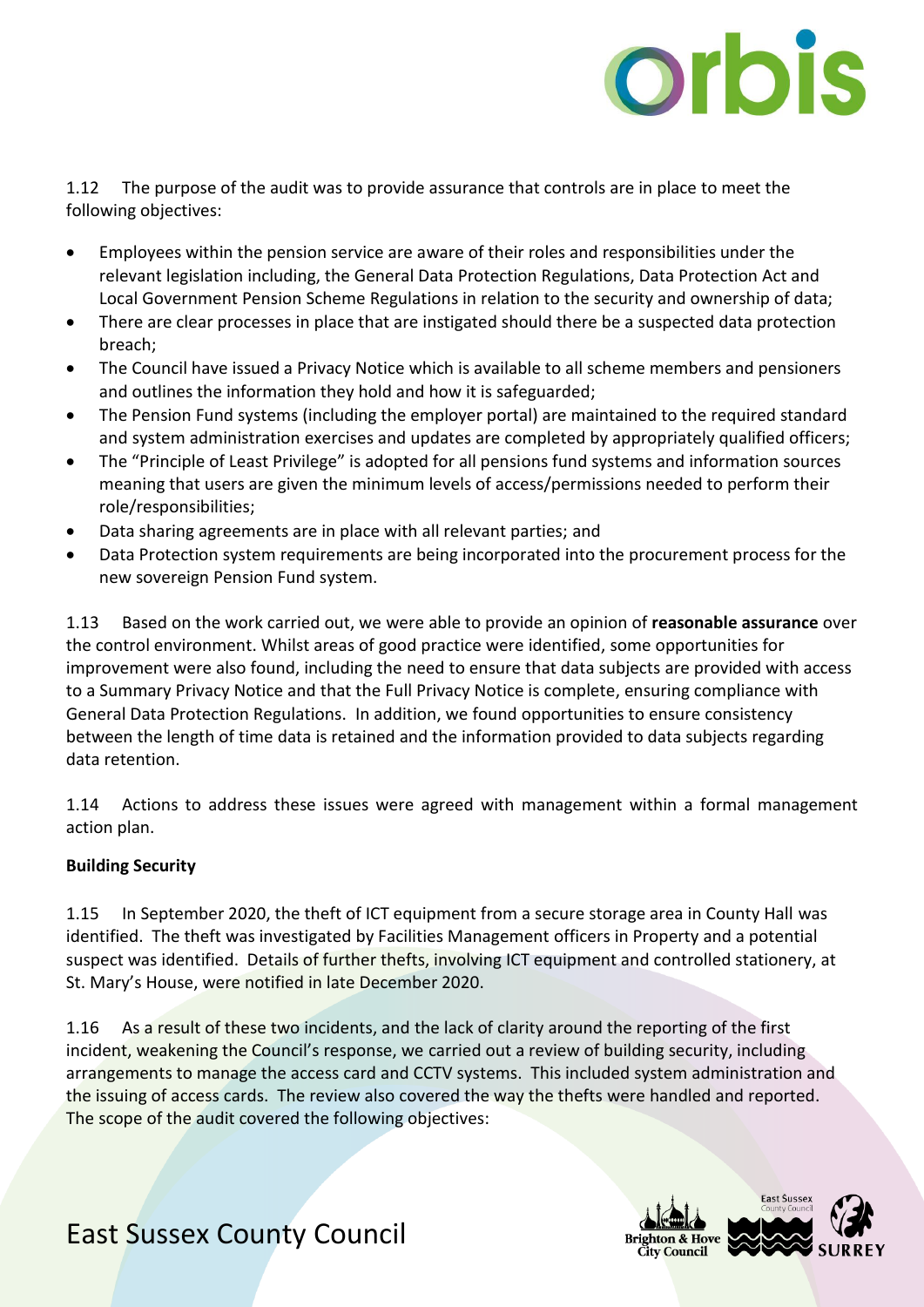

- Management arrangements are in place to ensure Council buildings are secure from inappropriate access; and
- Arrangements are in place to ensure the effects of any breaches of security are minimised, culprits are identified, losses are made good (where possible), and security is strengthened where any gaps are identified.

1.17 Our work identified that controls were weak in a number of areas and, as a result, we were only able to provide an opinion of **partial assurance**. In giving our opinion, we acknowledged that a number of these weaknesses had already be identified by management and that policies and procedures were being drafted to strengthen controls.

1.18 A robust action plan was agreed with management. This included measures to:

- strengthen governance arrangements by finalising and implementing documented policies and procedures, including the identification of clearly structured roles and responsibilities;
- improve the process for cancelling door access cards when people, including consultants, leave the Council, supported by routine house-keeping procedures to identify any individuals whose cards remain active after they have left the Authority;
- make use of the full functionality of the access card system by configuring cards to give access that is more appropriate to users' needs and run exception reports to identify cards' potentially inappropriate use;
- improve records that identify keys (as opposed to access cards) to Council buildings, and the names of officers to whom they have been allocated, to ensure that they are complete, to reduce the risk of inappropriate access.

1.19 As we have given an opinion of partial assurance, we shall carry out a follow-up review to ascertain progress made in implementing the agreed actions.

#### **Property Asset Management System (PAMS) Business Processes**

1.20 The Property Asset Management System (PAMS) project is focussed on transferring all functions that were carried out on the former Atrium system onto a new asset management system (Tech Forge). In addition, it will ensure that all property functions required to achieve a full holistic property database are integrated and interfaced with the eventual SAP replacement.

1.21 The objective of the audit was to provide assurance that business process risks and issues within, and alongside, the new system are known, managed and suitably controlled, covering the following objectives:

- Risks to the performance and function of the system are known and clearly documented;
- Business processes are well documented, understood by the service and provide an effective control environment;

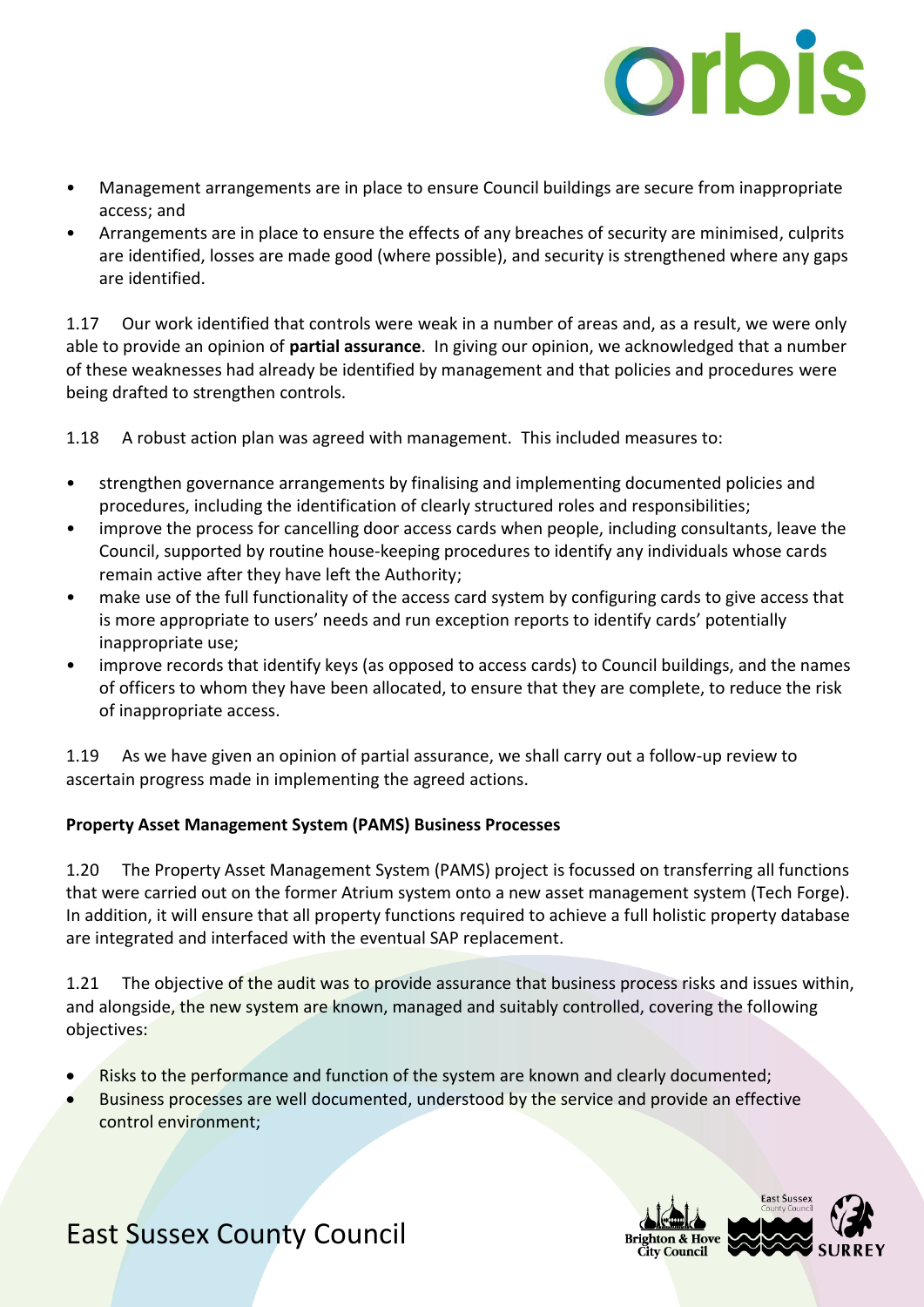

- Service items and associated costs receive appropriate approval within the new system prior to them being undertaken;
- Testing arrangements are in place prior to full implementation to help ensure the successful embedding of processes in the new system;
- User accounts and associated permissions are aligned to their role within the organisation.

1.22 This audit focussed on those processes covered under phase 1 of the PAMS project, with further work planned as the project progresses. The modules included under this phase were:

- Plant;
- Property;
- Estates;
- Help-call & Instructions;
- Inspections:
- Contracts;
- Questionnaires;
- Asbestos;
- Contactor Portal; and
- Mobile Apps.

1.23 Overall, we were able to provide **reasonable assurance** over the developing control environment, with new processes being executed as part of the Tech Forge implementation being well documented through detailed process maps. However, whilst these processes were used as the basis for user acceptance testing (UAT) and the configuration build for the new system, they have not always been subject to review and formal approval by management prior to the system configuration.

1.24 Financial authorisation controls have been implemented within the new system that are in line with the Council's Financial Regulations, with the system enforcing appropriate separation of duties. User access and permissions were also found to be appropriate.

1.25 Whilst a well-documented user acceptance testing (UAT) programme has been undertaken, with detailed test scripts and documentation to track issues in place, in some cases, further clarity was required as to how test failures were resolved, or appropriate action taken, before the new system was implemented.

#### **Information Governance (Remote Working)**

1.26 Information Governance (IG) sets out the way organisations process information. It covers personal information, i.e., that relating to service users and employees, and corporate information, such as financial records. The Information Commissioner's Office can issue fines of up to 4% of a company's annual turnover, or £20 million (whichever is greater) for the worst data offences.

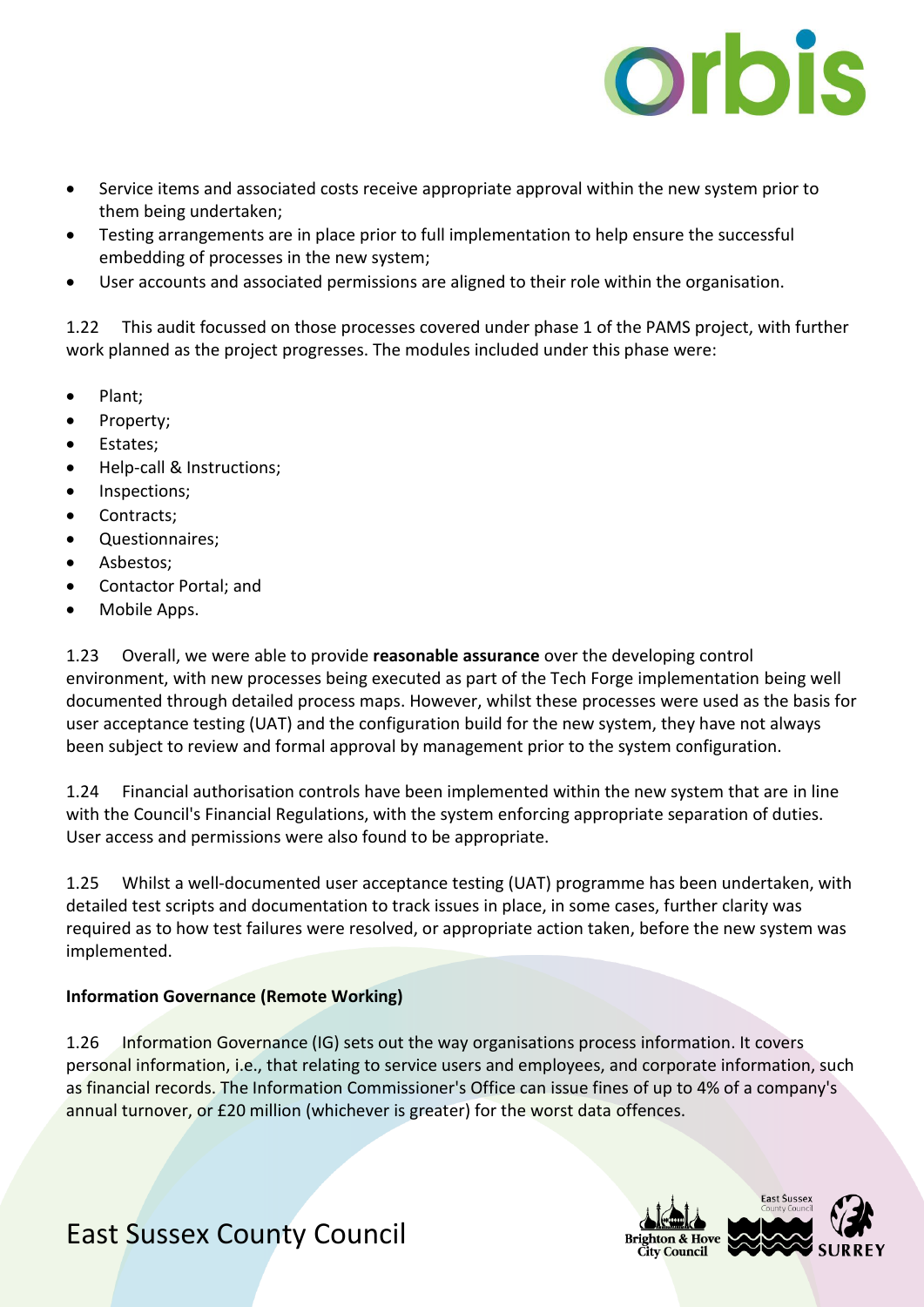

1.27 Working arrangements at the Authority have changed dramatically due to the Covid-19 pandemic, with more staff working remotely and in more unfamiliar ways. As a result, there is an increased need for effective controls to ensure IG compliance.

1.28 The objective of this audit was to provide assurance that key controls are in place and are operating as expected to help ensure the storage, usage and sharing of information complies with IG laws, focussing on the following control objectives:

- Staff are aware of policy/procedure changes related to remote working;
- Service directors/managers are confident in their team's knowledge in the reporting processes for data breaches and staff comply with IG policies and processes in place;
- Processes are in place to ensure data breaches are investigated and reported;
- New software/processes work smoothly with minimal IG issues;
- Authority equipment is used for official council business only;
- Digitised data is only accessible to authorised personnel and held securely.

1.29 Based on the work completed, we were able to provide **substantial assurance** over the controls operating in this area.

1.30 Relevant policies and guidance documents are available relating to remote working and information governance and these have been subject to recent review. IG has been heavily supported by the Data Protection Officer (DPO) and IG team who have proactively and reactively worked to ensure that IG has remained a key focus for the Authority, providing advice on changes to processes, driving and actively monitoring completion of the mandatory IG training.

1.31 We also confirmed that an effective data breach reporting system and log has continued to be updated throughout the pandemic by IG Officers, with actions taken following investigation of the breaches. IG has remained a priority during the pandemic for services that are processing high volumes of personal and sensitive data, with evidence of a good understanding of the importance of IG among the managers.

1.32 One medium risk finding was identified during our audit and an agreed action was implemented by management prior to the report being issued as final.

#### **IT Asset Management During Covid**

1.33 Since the outbreak of the COVID-19 pandemic and the UK being subject to lockdown measures, the need for officers to be able to work remotely has increased significantly for many organisations, including local councils, to be able to continue to provide services to the residents. This has put significant demands on authorities to provide IT assets to its staff to enable them to work remotely. In many cases, these officers were office based prior to the pandemic, so IT departments have had to respond by providing mobile devices (e.g. laptops and mobile phones) to a significant number of staff, as

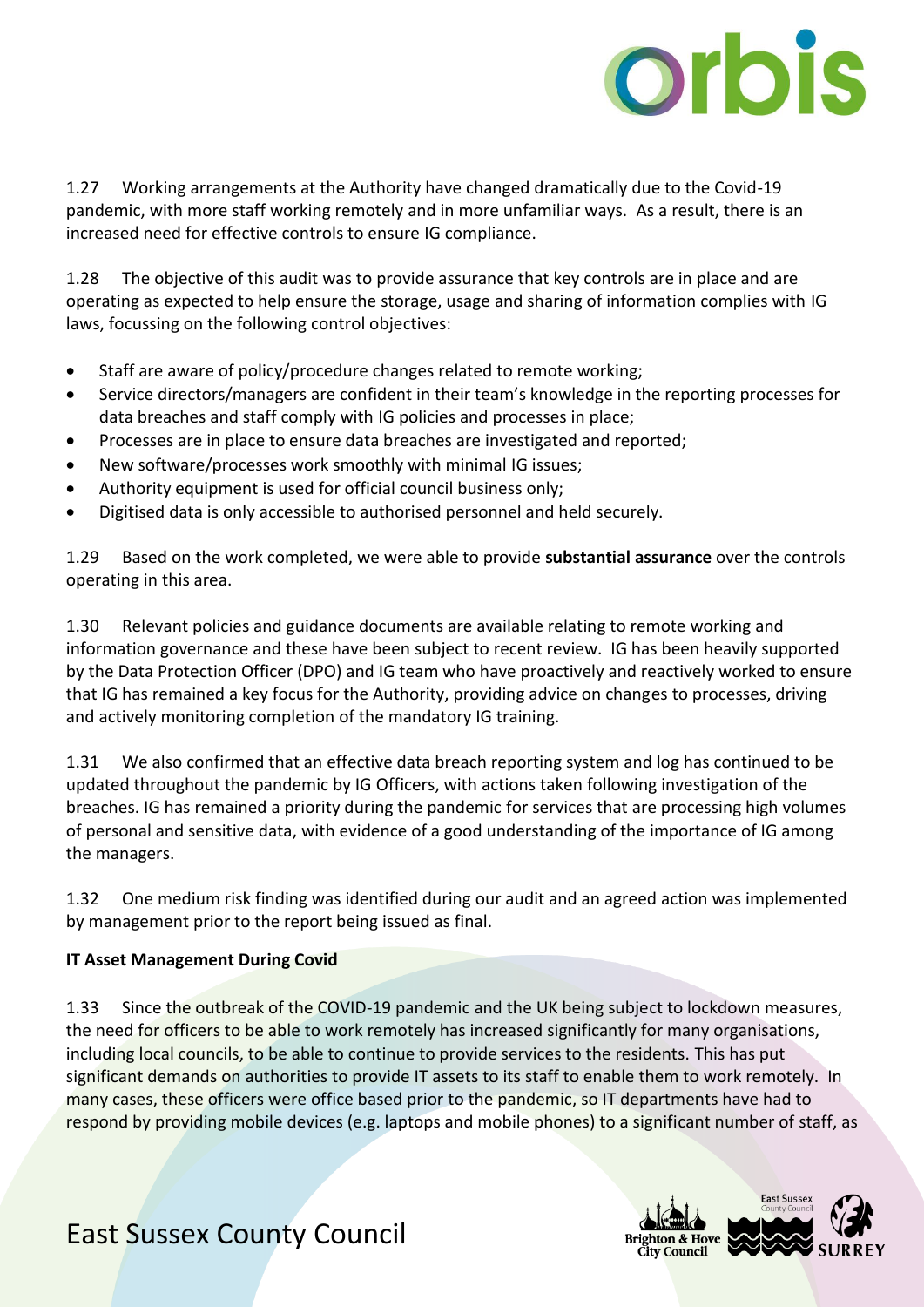

well as other peripheral items such as monitors and mice, to support Display Screen Equipment (DSE) requirements.

1.34 The objective of the audit was to provide assurance that controls are in place and are operating as expected to support effective ICT asset management during remote working arrangements, covering the following areas:

- Governance arrangements are in place for the procurement of hardware assets;
- There are recording and monitoring arrangements in place for all IT hardware assets, including those held away from an officer's main place of work;
- IT hardware assets are recovered in a timely manner when no longer required with records of any transfer maintained; and
- Appropriate security arrangements are in place for the storage of hardware assets.

1.35 Overall, we were able to provide **reasonable assurance** over the control environment. In summary:

- There has been no change in the procurement process of assets during Covid-19 working arrangements. New assets procured and received into the IT&D department are added to asset registers expeditiously;
- Documented procedures are in place to control the deployment and location of assets, with processes specifically designed for new starters during the Covid-19 period, allowing for assets to be delivered to new staff working from home in a secure manner;
- Whilst there has been no requirement to recover any assets surplus to requirements during the pandemic, there remains a need to develop documented processes covering this area;
- Although assets are stored securely within County Hall, with employees only able to access the storerooms via key card access, opportunities exist to review and refine the number of staff holding this access.

1.36 In all cases where controls require strengthening, appropriate actions have been agreed with management.

#### **Modernising Back Office Systems Programme (MBOS)**

1.37 The MBOS programme was approved by the Corporate Management Team (CMT) in September 2019 to enable the Council to go to market for a replacement to the current version of SAP. The MBOS Programme will look to implement a new system(s) that better meets the current and future needs of the Council and which provides optimal return on its investment.

1.38 The current SAP system was implemented in 2004 and will no longer be supported beyond 2025. The MBOS programme is expected to run until August 2024 with the new system(s) to be implemented in August 2023. The overall cost of the system is expected to be circa £25m.

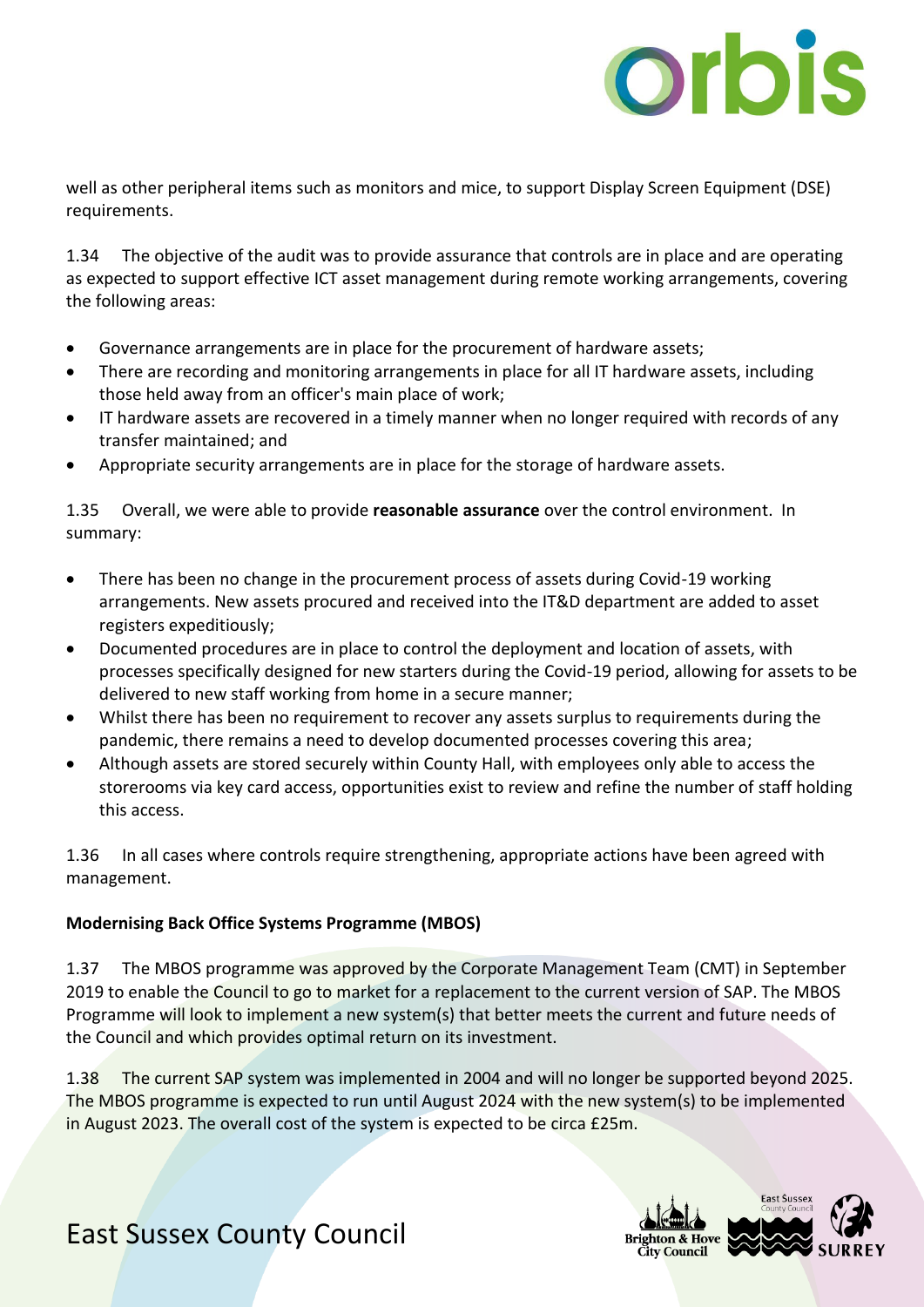

1.39 We have agreed a package of assurance work with the Programme Board along with the provision of ad-hoc advice and guidance on probity, control and governance issues as the programme progresses. Whilst we have not undertaken any specific audit work this quarter, we continue to support the programme through attendance at the Programme Board. Further updates will be provided in future reports as our ongoing work progresses in this area.

#### **ASC Transformation**

1.40 The Adult Social Care and Health (ASCH) Transformation Programme aims to deliver a model for the future delivery of ASCH which aligns with Council priorities and that takes full account of the impact of the Covid-19 pandemic and any resulting requirements, including a review of the ASCH core offer to ensure the financial consequences are fully considered.

1.41 This programme is expected to be completed by August 2021, after which new processes and ways of working will be proposed for approval, and, if agreed, their implementation will commence.

1.42 Whilst there are numerous components within the programme, we agreed with management to focus, initially, on the projects relating to Commissioning and Income, due to the associated high financial risks in these areas. Further to previous updates on our work, we completed the following activities in quarter one:

- We have provided advice on potential risks and areas of consideration associated with the Income Project. This has included reviews of the remote financial assessment process, the direct payment client intake process, and the Appointee and Deputyship Team (ADT) deceased process;
- The Commissioning New Ways of Working project has been completed, and the lessons learned will be taken forward into business as usual. We have fed into the closure report for this project and have agreed with management to undertake a retrospective review of these processes to ensure they are robust;
- We have issued a progress report to the ASCH Departmental Management Team (DMT to update it on the Internal Audit work completed. Following this, we met with all members of DMT individually to discuss potential legislative and process changes in their areas. These conversations will be ongoing throughout the year in order to continue to develop a collaborative and proactive approach between Internal Audit and ASCH, to ensure we are focused on reviewing the appropriate areas;
- In addition, we have met with the members of the ASCH Being Digital Strategy to discuss how Internal Audit can support this work going forward, from a risk and control perspective. This programme is reviewing mechanisms to enable those accessing ASCH services and those providing ASCH services, to become more digital, for example, the use of an Online Financial Assessment tool, which will support the implementation phase of the ASCH Transformation Programme.
- 1.43 Our advice work in this area will continue beyond the programme's completion in August 2021.

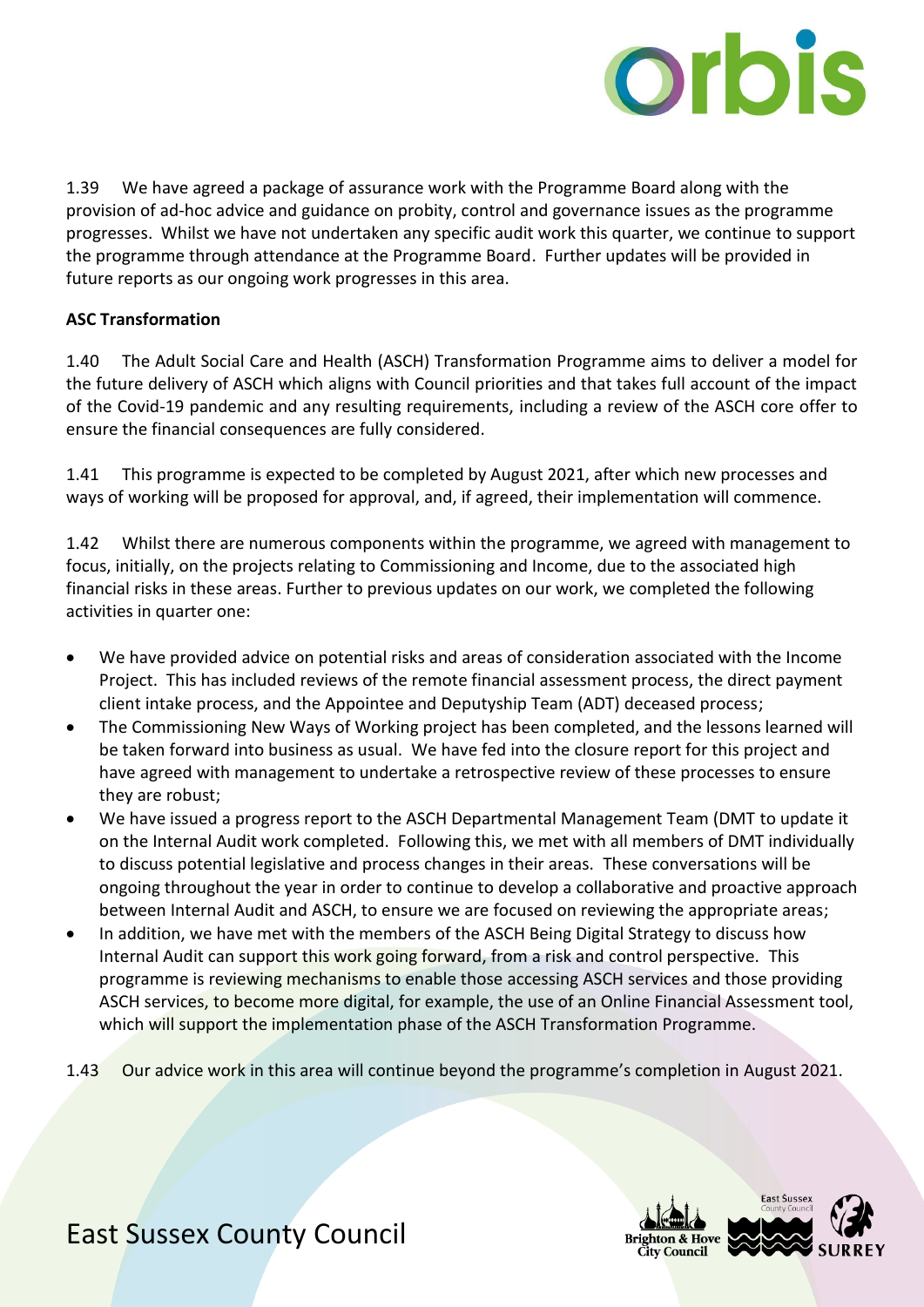

#### **UK Community Rehabilitation Fund (UK CRF)**

1.44 The UK Community Renewal Fund (UKCRF) provides £220 million additional funding to help local areas across the UK prepare for the UK Shared Prosperity Fund from April 2022 onwards. The fund invests in skills, community and place, local business, and supports people into employment. It is managed by the Ministry of Housing, Communities & Local Government (MHCLG), working in collaboration with local partners and communities across England, Wales, Scotland and Northern Ireland. The Fund is administered through a competitive process with no pre-set eligibility, and the government has identified 100 priority places based on an index of economic resilience in Great Britain.

1.45 ESCC have been assigned as a lead authority to issue invitations for bids, and to assess, and submit to the MHCLG, a shortlist of bids/projects. Technical rules and guidelines for spending under the fund are set out in the Government's technical note to lead authorities, whilst the objectives of the fund and how delivery will be achieved is defined in the UKCRF prospectus 2021/22.

1.46 We were asked to review the proposed arrangements in place within ESCC for the administration, invitation, assessment and submission of bids. A terms of reference for this review was developed and agreed with the Head of Economic Development, Skills and Infrastructure. Given the tight timelines involved in the bid submissions, we agreed to provide audit input, advice and progress reports at different stages of the project. Our work was focussed on the following objectives:

- Procedures are in accordance with the UK Government guidelines for bid application, assessment, and shortlist of projects submitted to MHCLG;
- Effective publicity is given to the launch of the fund, including media and press releases in the local communities;
- The application process is clear, accessible, and bids submitted are safeguarded from potential alterations; and
- The assessment and selection process is fair, transparent and in accordance with the government guidelines.

1.47 In completing our work in this area, we found robust arrangements in place to deliver the requirements of the UK CRF. There were, however, some opportunities to strengthen the proposed processes. These were discussed with the project as it progressed and appropriate action was taken in respect of these.

1.48 Future audit work in this area will include reviewing the arrangements in place to ensure that funds are used in accordance with government guidelines.

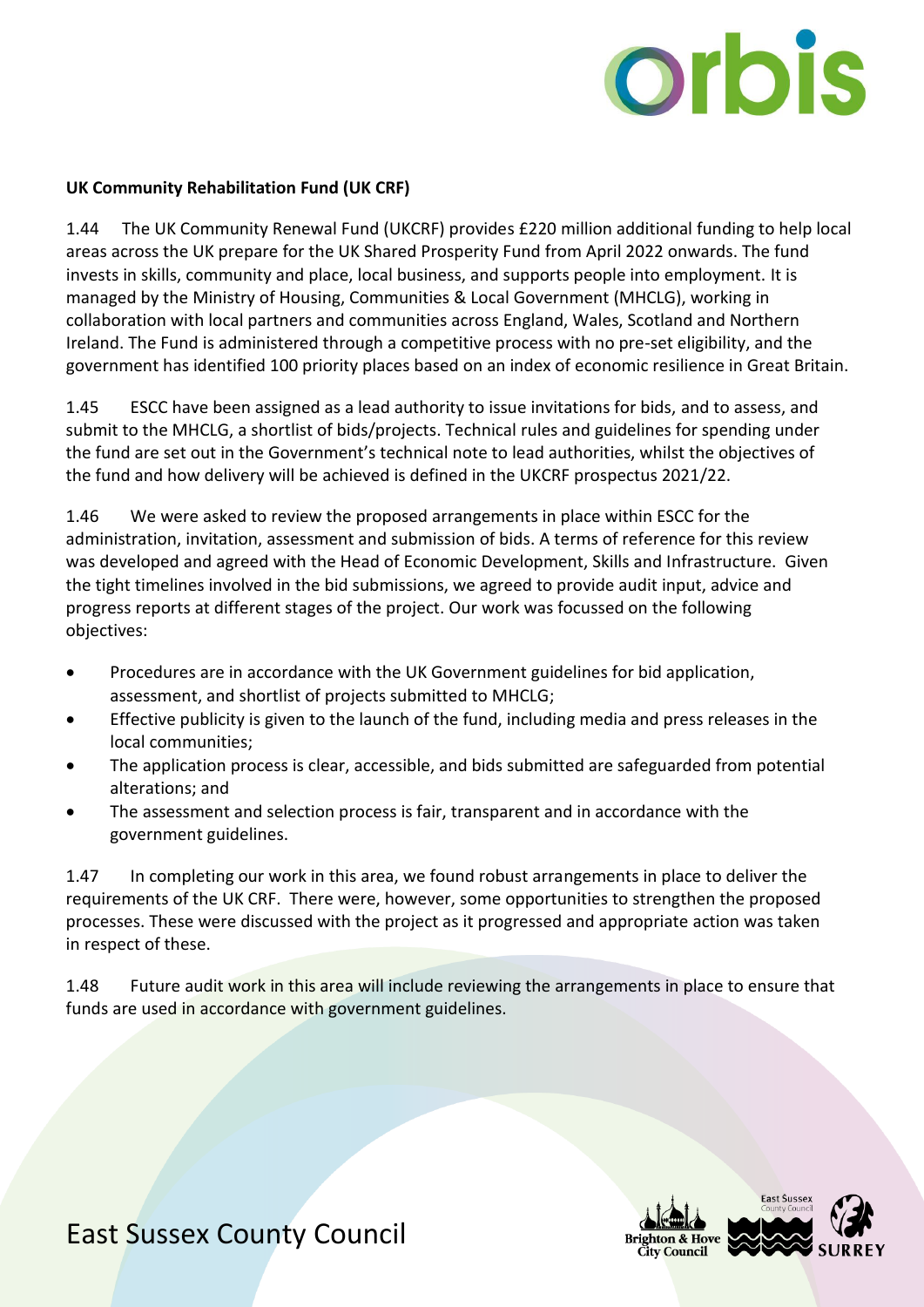

#### **Broadband UK**

1.49 The 'e-Sussex' project, led by ESCC in partnership with Brighton & Hove City Council, was launched to improve internet access for homes and businesses in East Sussex. The project is overseen by Broadband Delivery UK (BDUK), part of the Department for Digital, Culture, Media and Sport.

1.50 During the first two phases of the programme, the Council received £10.7m and £3m of grant funding, respectively. Under the third phase, the Council received no grant funding and incurred expenditure of £1.9m. The purpose of our work was to confirm that expenditure had been incurred in accordance with the terms of the programme and that the figures stated in the return were correct. We also checked progress against the milestones in the programme to confirm that progress was as stated in the return.

1.51 No formal audit opinion was given with this work, but we were able to sign the return as correct. There were no findings arising and therefore no actions for improvement were needed.

#### **Troubled Families**

1.52 The Troubled Families (TF2) programme has been running in East Sussex since January 2015 and is an extension of the original TF1 scheme that began in 2012/13. The programme is intended to support families who experience problems in certain areas, with funding for the local authority received from the Ministry of Housing, Communities and Local Government (MHCLG), based on the level of engagement and evidence of appropriate progress and improvement.

1.53 Children's Services submit periodic claims to the MHCLG to claim grant funding under its 'payment by results' scheme. The MHCLG requires Internal Audit to verify 10% of claims prior to the Local Authority's submission of its claim. We therefore reviewed 19 of the 192 families included in the April/June 2021 grant.

1.54 In completing this work, we found that valid 'payment by results' (PBR) claims had been made and outcome plans had been achieved and evidenced. All of the families in the sample of claims reviewed had firstly met the criteria to be eligible for the TF2 programme and had either achieved significant and sustained progress and/or had moved from out of work benefits into continuous employment. We therefore concluded that the conditions attached to the TF2 grant determination programme had been complied with.

#### **Travel-Related Grants**

1.55 In addition, we carried out work to certify two further grants. The COVID-19 Emergency Active Travel Fund Grant was provided to support bus companies during the pandemic, at a time when few people were using the services. The Additional Dedicated Home to School & College Transport Grant 2020-21 provides further to support to councils to cover extra costs incurred during

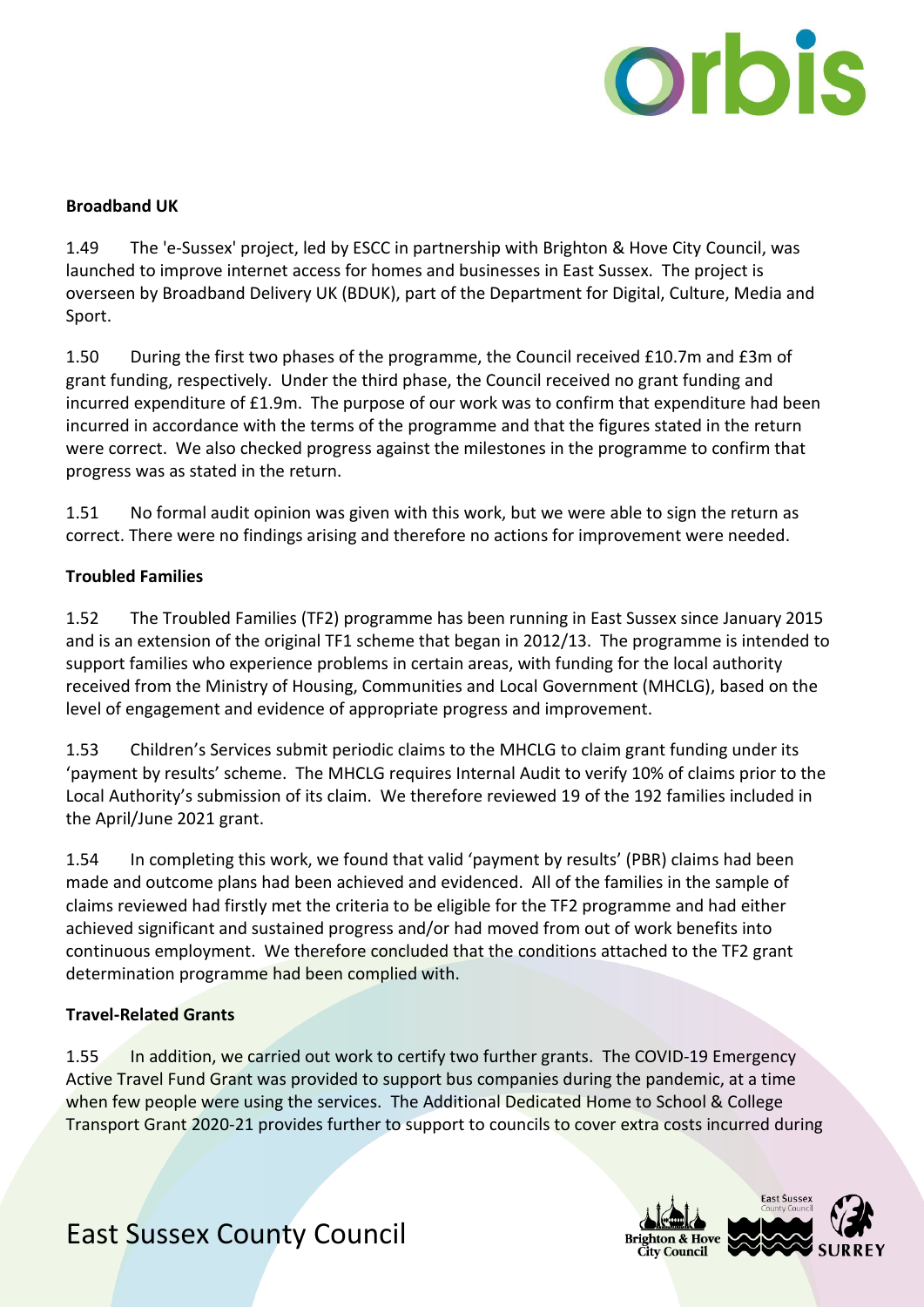

COVID-19. In both cases, we sought to provide assurance that grant funding had been used in accordance with the grants' respective terms and conditions.

1.56 No formal audit opinion was given with this work, but we were able to sign the returns as correct. There were no findings and no actions for improvement were needed.

#### **2. Counter Fraud and Investigation Activities**

#### **Proactive Counter Fraud Work**

2.1 Internal Audit deliver both reactive and proactive counter fraud services across the Orbis partnership. Work in quarter 1 has focussed on the following areas:

#### **National Fraud Initiative Exercise**

2.2 The results from the latest National Fraud Initiative exercise were received on 31 January 2021. We have continued to liaise with services to ensure that matches are reviewed and processed. So far, 4424 matches have been processed and 51 matches are currently under investigation. No financial savings have been recorded to date.

#### **Counter Fraud Policies**

2.3 Each Orbis partner has in place a Counter Fraud Strategy that sets out their commitment to preventing, detecting and deterring fraud, the previous version of which was approved by Audit Committee on 10 July 2020. We have recently reviewed and updated this document in light of updated national guidance, and this is being presented at this meeting for audit committee endorsement.

#### **Fraud Risk Assessments**

2.4 Fraud risk assessments are regularly reviewed to ensure that the current fraud threat for the Council has been considered and appropriate mitigating actions identified. We have updated the risk assessment to include new and emerging threats as a result of the COVID-19 pandemic. This includes potential threats to payroll, staff frauds relating to home working and cyber frauds.

#### **Fraud Response Plans**

2.5 The Fraud Response Plans take into consideration the results of the fraud risk assessments and emerging trends across the public sector in order to provide a proactive counter fraud programme.

#### **Fraud Awareness**

2.6 The team are continuing to monitor intelligence alerts and the latest fraud bulletin is currently on the Council's intranet.

2.7 The team are currently developing fraud awareness training that will be delivered to Business Operations in response to the increased threat around bank mandate fraud.

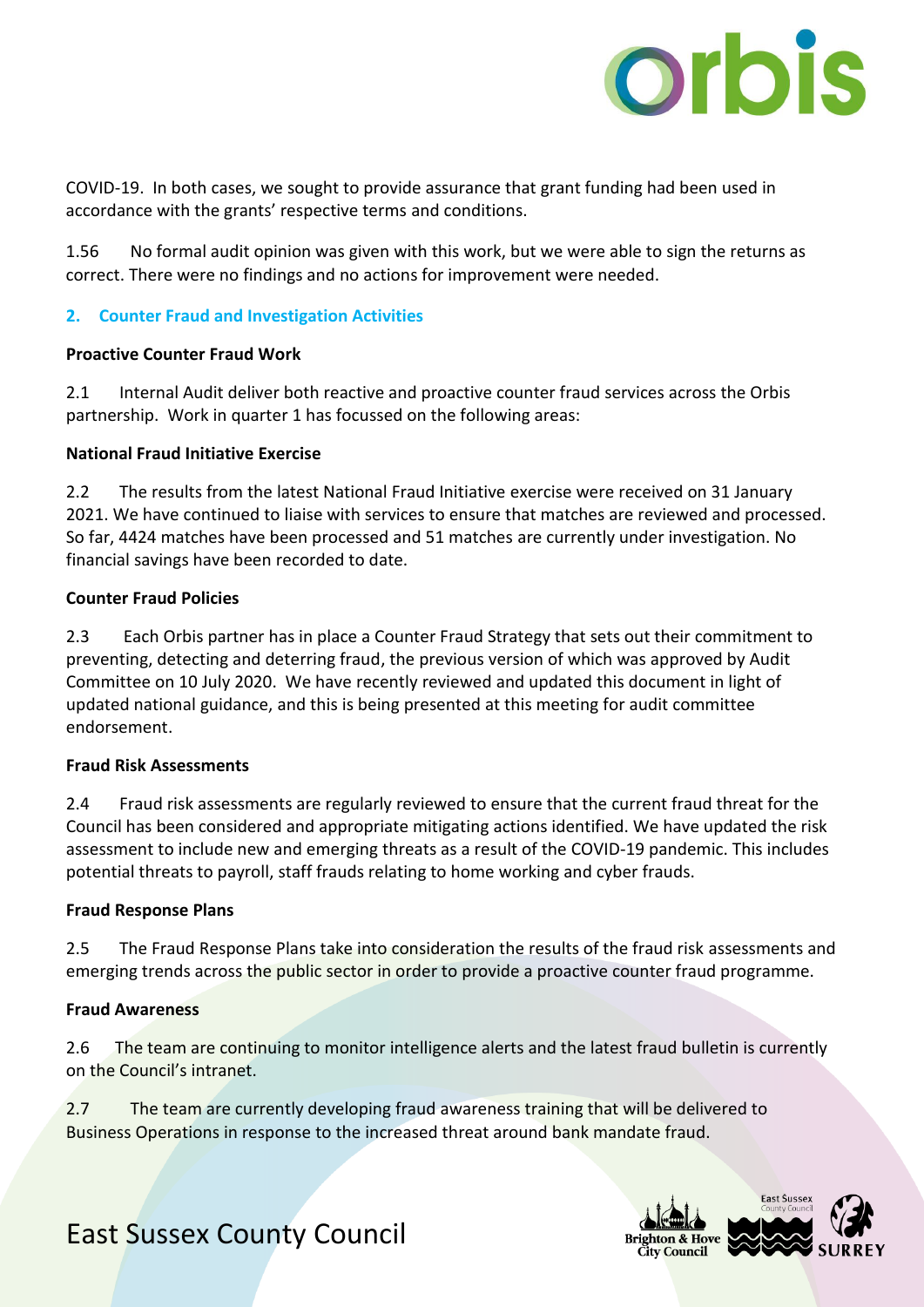

#### **Reactive Counter Fraud Work - Summary of Completed Investigations**

#### **Employed Elsewhere While on Sick Leave**

2.8 Internal Audit provided advice to HR following a report that a member of staff who was on sick leave was working as a manager at a care home. The member of staff had already resigned prior to the information coming to the attention of the service. Any overpayment of salary will be recovered from the individual concerned.

#### **School Issue**

2.9 Advice and support was provided following the receipt of a referral alleging that £2,000 from the school PTA was being held insecurely. There was no evidence that the money was missing, and the school were in receipt of the £2,000. No further action was taken.

#### **3. Audits Completed in Q1 (April to March)**

3.1 All high priority actions agreed with management as part of individual audit reviews are subject to action tracking. As at the end of quarter 1, all high priority actions due had been implemented.

#### **4. Amendments to the Audit Plan**

4.1 In accordance with proper professional practice, the Internal Audit plan for the year is kept under regular review to ensure that the service continued to focus its resources in the highest priority areas based on an assessment of risk. Through discussions with management, the following reviews were added to the original audit plan during the year:

| <b>Planned Audit</b>                                           | <b>Rationale for Addition</b>                                                                                                                                                                                                                                                                                                                                           |
|----------------------------------------------------------------|-------------------------------------------------------------------------------------------------------------------------------------------------------------------------------------------------------------------------------------------------------------------------------------------------------------------------------------------------------------------------|
| Robotic Process Automation (to<br>archive electronic HR files) | ESCC wish to automate the process for archiving HR files for<br>when an employee leaves ESCC, using RPA technology.                                                                                                                                                                                                                                                     |
| <b>Heathfield Community College</b><br>Follow Up               | Postponed due to Covid-19.                                                                                                                                                                                                                                                                                                                                              |
| <b>Adoption South East</b>                                     | Adoption South East (ACE) comprises Services from East and<br>West Sussex, Brighton & Hove and Surrey. A formal<br>partnership has been established under a Section 75 pooled<br>budget arrangement, with East Sussex County Council as the<br>host authority. This is to review the governance and financial<br>management arrangements of the partnership. Reinstated |
| UK Community Renewal Fund                                      | following removal from the 2020/21 audit plan.<br>See 1.44 above.                                                                                                                                                                                                                                                                                                       |

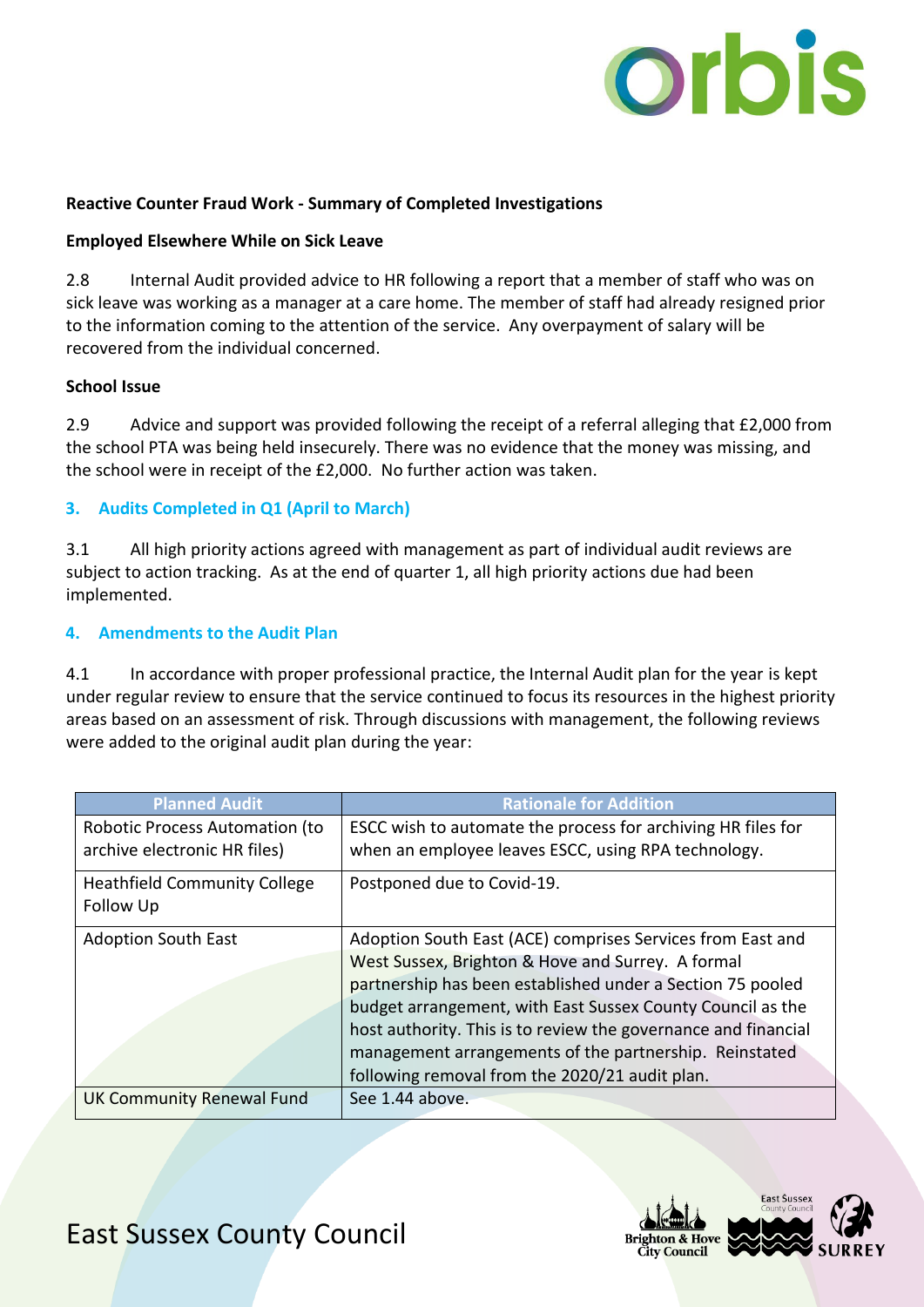

| Department for Work and<br>Pensions Searchlight System<br><b>Security Compliance</b> | In February 2021, the DWP wrote to all Section 151 Officers<br>and Senior Responsible Officers for Security for support in<br>addressing an upward trend in the number of suspected data<br>breaches involving inappropriate access by local authority staff<br>on the DWP & HMRC personal customer data held within the<br>DWP's Searchlight System. This assignment will seek to give<br>assurance to the S151 Officer of the level of compliance with<br>the expectations contained within the letter. |
|--------------------------------------------------------------------------------------|-----------------------------------------------------------------------------------------------------------------------------------------------------------------------------------------------------------------------------------------------------------------------------------------------------------------------------------------------------------------------------------------------------------------------------------------------------------------------------------------------------------|
| Vehicle Usage                                                                        | Following allegations over the potential misuse of Council fleet<br>vehicles, we have added an audit to review the use of the<br>these to provide assurance that vehicles are only used as per<br>Council policy.                                                                                                                                                                                                                                                                                         |
| <b>Building Security</b>                                                             | See 1.15 above.                                                                                                                                                                                                                                                                                                                                                                                                                                                                                           |

4.2 All of the above work has been funded through contingency/emerging risk days and, to-date, no audits have been removed from the original audit plan for the year.

#### **5. Internal Audit Performance**

5.1 In addition to the annual assessment of internal audit effectiveness against Public Sector Internal Audit Standards (PSIAS), the performance of the service is monitored on an ongoing basis against a set of agreed key performance indicators as set out in the following table:

| <b>Aspect of</b><br><b>Service</b>                     | <b>Orbis IA</b><br><b>Performance</b><br><b>Indicator</b> | <b>Target</b> | <b>RAG</b><br><b>Score</b> | <b>Actual</b><br><b>Performance</b>                                                          |
|--------------------------------------------------------|-----------------------------------------------------------|---------------|----------------------------|----------------------------------------------------------------------------------------------|
| Quality                                                | <b>Annual Audit Plan</b><br>agreed by Audit<br>Committee  | By end April  | G                          | Approved by Audit & Standards<br>Committee on 26 March 2021.                                 |
|                                                        | <b>Annual Audit Report</b><br>and Opinion                 | By end July   | G                          | 2020/21 Annual Report and<br>Opinion approved by Audit<br>Committee on 6 July 2021           |
|                                                        | Customer<br>Satisfaction Levels                           | 90% satisfied | G                          | 100%                                                                                         |
| Productivity<br>and Process<br><b>Efficiency</b>       | Audit Plan-<br>completion to draft<br>report stage        | 90%           | G                          | 23%                                                                                          |
| Compliance<br>with<br>Professional<br><b>Standards</b> | <b>Public Sector Internal</b><br><b>Audit Standards</b>   | Conforms      | G                          | January 2018 - External<br>assessment by the South West<br>Audit Partnership gave an opinion |

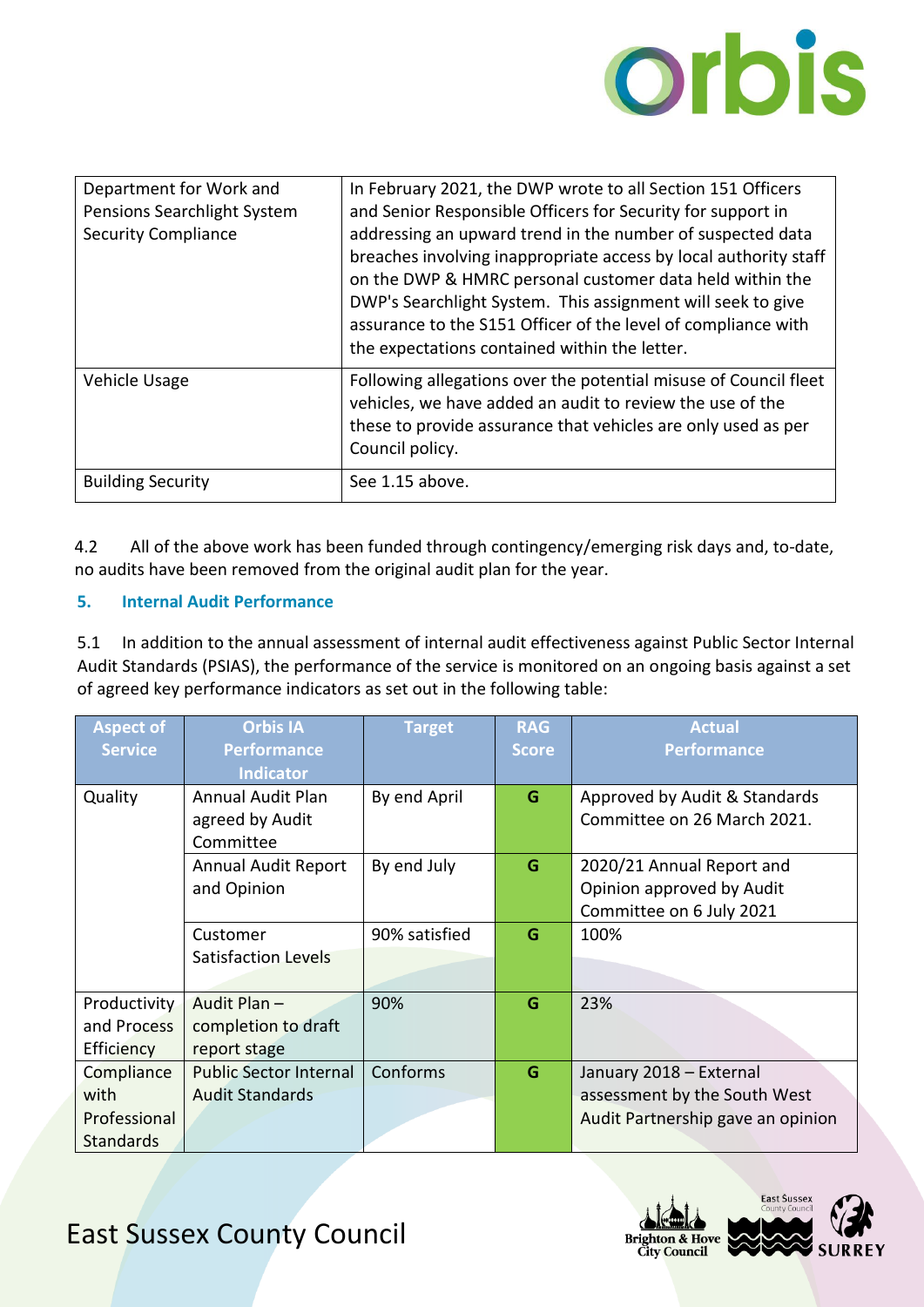

| <b>Aspect of</b><br><b>Service</b>    | <b>Orbis IA</b><br><b>Performance</b><br><b>Indicator</b>                                                                              | <b>Target</b>                              | <b>RAG</b><br><b>Score</b> | <b>Actual</b><br><b>Performance</b>                                                                               |
|---------------------------------------|----------------------------------------------------------------------------------------------------------------------------------------|--------------------------------------------|----------------------------|-------------------------------------------------------------------------------------------------------------------|
|                                       |                                                                                                                                        |                                            |                            | of 'Generally Conforms' - the<br>highest of three possible rankings                                               |
|                                       |                                                                                                                                        |                                            |                            | July 2021 - Internal Self-<br>Assessment completed, no major<br>areas of non-compliance with<br>PSIAS identified. |
|                                       | Relevant legislation<br>such as the Police<br>and Criminal<br>Evidence Act,<br><b>Criminal Procedures</b><br>and Investigations<br>Act | Conforms                                   | G                          | No evidence of non-compliance<br>identified                                                                       |
| Outcome<br>and degree<br>of influence | Implementation of<br>management actions<br>agreed in response<br>to audit findings                                                     | 95% for high<br>priority agreed<br>actions | G                          | 100% at end of quarter 1.                                                                                         |
| Our staff                             | Professionally<br>Qualified/Accredited<br>(Includes part-qualified<br>staff and those<br>undertaking professional<br>training)         | 80%                                        | G                          | 91%                                                                                                               |